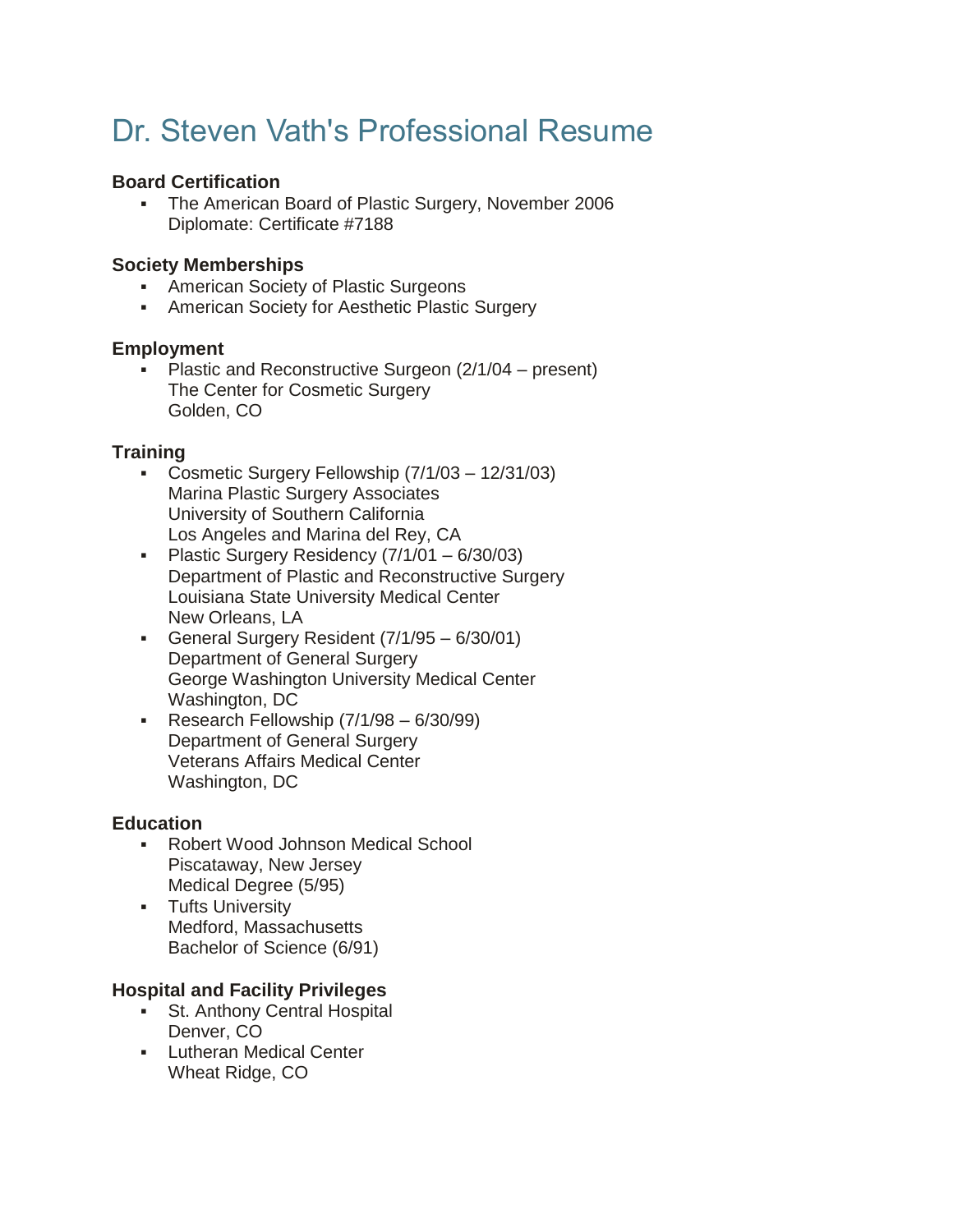**• Apex Surgical Facility** Golden, CO

### **Medical Licensure**

▪ Colorado State Board of Medical Examiners

## **Publications**

- Stevens WG, Repta R, Pacella SJ, Tenenbaum MJ, Cohen R, **Vath SD**, Stoker DA, Safe and consistent outcomes of successfully combined breast surgery and abdominoplasty: An update. *Aesthetic Surg J*. 2009 Mar;29(2),129-34.
- Stevens WG, Gear AJ, Stoker DA, Hirsch EM, Cohen R, Spring M, **Vath SD**, Schantz SA, Heck RT. Outpatient reduction mammaplasty: An eleven-year experience. *Aesthetic Surg J*. 2008 Mar;28(2),171-79
- Stevens WG, Spring MA, Stoker DA, Cohen R, **Vath SD**, Hirsch EM. Ten years of outpatient abdominoplasties: Safe and effective. *Aesthetic Surg J*. 2007 May;27(3),269-75
- Stevens WG, Cohen R, **Vath SD**, Stoker DA, Hirsch EM. Is it safe to combine abdominoplasty with elective breast surgery? A review of 151 consecutive cases. *Plas Recon Surg*. 2006 Jul;118(1),207-12.
- Stevens WG, Cohen R, Schantz SA, Stoker DA, **Vath SD**, Hirsch EM, Heck R, Freeman ME. Laser-assisted breast reduction: A safe and effective alternative. A study of 367 patients. *Aesthetic Surg J*. 2006 Jul/Aug;26(4), 432-39.
- Stevens WG, Cohen R, **Vath SD**, Stoker DA, Hirsch EM. Does liposuction really add morbidity to abdominoplasty? Revisiting the controversy with a series of 406 cases. *Aesthetic Surg J*. 2005 Jul;25(4),353-58.
- Stevens WG, **Vath SD**, Stoker DA. "Extreme" cosmetic surgery: a retrospective study of morbidity in patients undergoing combined procedures. *Aesthetic Surg J*. 2004;24(4),314-17.
- Stevens WG, Fellows D, **Vath SD**, Stoker DA. An integrated approach to inverted nipple repair. *Aesthetic Surgery J*. 2004;24(3),211-15.
- **Vath SD**, Dupin CL, Allen RJ. Internal mammary vessels as a recipient site for free flap breast reconstruction. *Seminars in Plastic Surgery*. 2002 Feb;16(1),109-17.
- Wagner KE, Martinez JM, **Vath SD**, Snider RH, Nylen ES, Becker KL, Muller B, White JC. Early immunoneutralization of calcitonin precursors attenuates the adverse physiologic response to sepsis in pigs. *Crit Care Med*. 2002;30(10),2313-21.
- Whang KT, **Vath SD**, Becker KL, Snider RH, Nylen ES, Muller B, Li Q, Tamarkin L, White JC. Procalcitonin and proinflammatory cytokine interactions in sepsis. *Shock*. 2000 Jul;14(1):73-8.
- **Vath SD**, O'Connell SM, Devereux DF. Effects of polyglycolic acid mesh on leukocyte inflammatory response within the peritoneal cavity. *UMDNJ Summer Research Publication*, 1992 Sept.

# **Presentations**

Cohen R, Stevens WG, Vath SD, Stoker DA, Hirsch EM. Is it safe to combine abdominoplasty with elective breast surgery? A review of 151 consecutive cases. American Society of Plastic Surgeons, Chicago, IL, Sept 25, 2005.